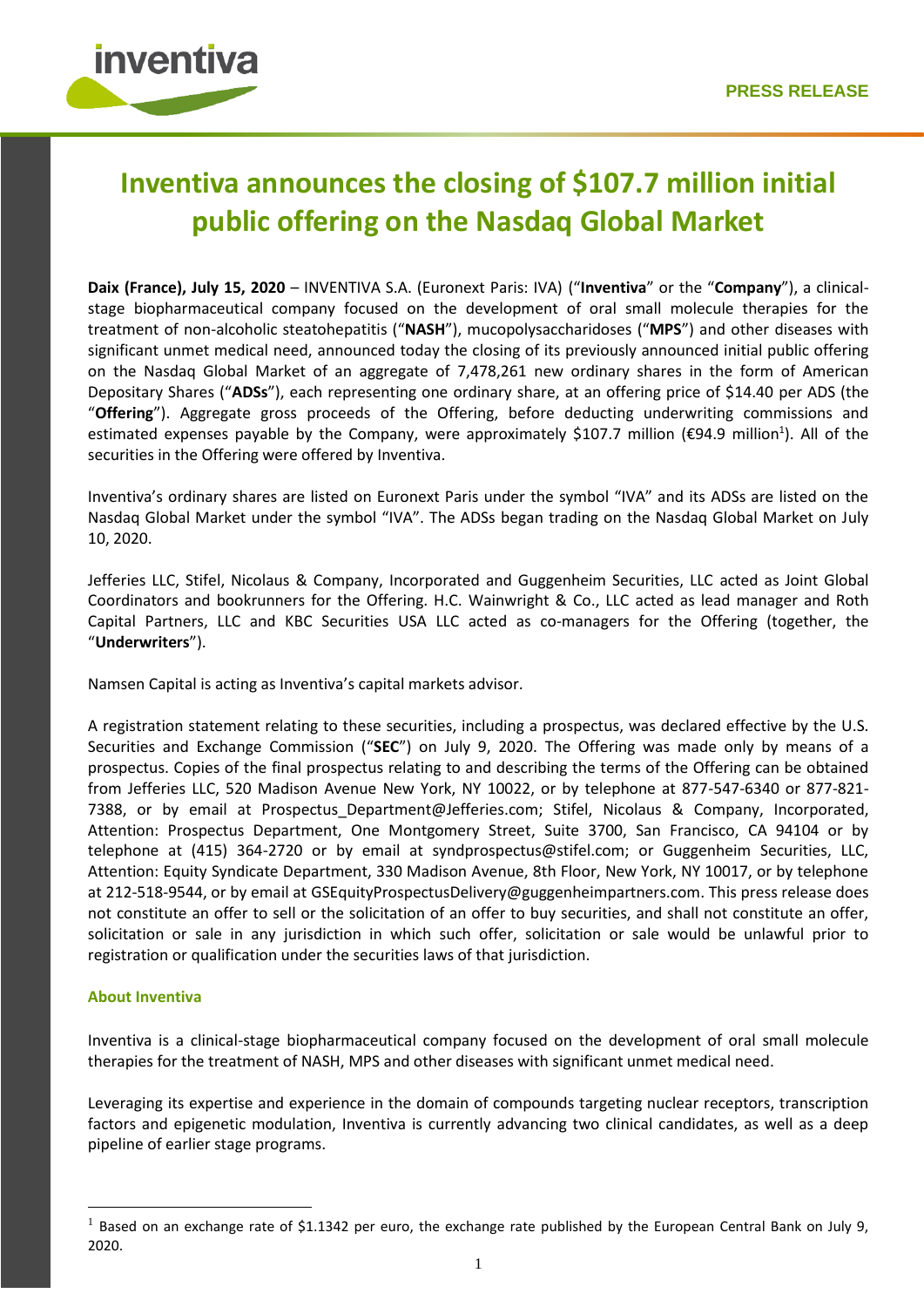

Lanifibranor, its lead product candidate, is being developed for the treatment of patients with NASH, a common and progressive chronic liver disease for which there are currently no approved therapies. Inventiva recently announced positive topline data from its Phase IIb clinical trial evaluating lanifibranor for the treatment of patients with NASH.

Inventiva is also developing odiparcil, a second clinical stage asset, for the treatment of patients with subtypes of MPS, a group of rare genetic disorders. A Phase I/II clinical trial in children with MPS VI is currently under preparation following the release of positive results of the Phase IIa clinical trial in adult MPS VI patients at the end of 2019.

In parallel, Inventiva is in the process of selecting an oncology development candidate for its Hippo signalling pathway program. Furthermore, the Company has established a strategic collaboration with AbbVie in the area of autoimmune diseases. AbbVie has started the clinical development of ABBV-157, a drug candidate for the treatment of moderate to severe psoriasis resulting from its collaboration with Inventiva. This collaboration enables Inventiva to receive milestone payments upon the achievement of pre-clinical, clinical, regulatory and commercial milestones, in addition to royalties on any approved products resulting from the collaboration.

The Company has a scientific team of approximately 70 people with deep expertise in the fields of biology, medicinal and computational chemistry, pharmacokinetics and pharmacology, as well as in clinical development. It also owns an extensive library of approximately 240,000 pharmacologically relevant molecules, approximately 60% of which are proprietary, as well as a wholly-owned research and development facility.

Inventiva is a public company listed on compartment C of the regulated market of Euronext Paris. (Euronext: IVA – ISIN: FR0013233012).

## **Disclaimers**

*The attention of investors is drawn to the risks described in the Company's Registration Statement on Form F-1, as amended, filed with the SEC and the Company's public filings with the French Autorité des Marchés Financiers, in particular in the 2019 Universal Registration Document, as amended. All forward-looking statements are based on information available to the Company on the date of this press release, and the Company undertakes no obligation to update any of the forward-looking statements after the date of this press release.*

*This press release has been prepared in both French and English. In the event of any differences between the two texts, the French language version shall supersede.* 

*This press release does not constitute an offer to sell nor a solicitation of an offer to buy, nor shall there be any sale of ordinary shares or ADSs in any state or jurisdiction in which such an offer, solicitation or sale would be unlawful prior to registration or qualification under the securities laws of any such state or jurisdiction.*

*The distribution of this document may, in certain jurisdiction, be restricted by local legislations. Persons who comes into possession of this document are required to inform themselves about and to observe any such potential local restrictions.* 

*A French listing prospectus comprising (i) the 2019 Universal Registration Document filed with the AMF on June 19, 2020 (document d'enregistrement universel 2019) under number D. 20-0551, as completed by an amendment to such Universal Registration Document filed with the AMF on July 10, 2020, and (ii) a Securities Note (Note d'opération), including a summary of the prospectus, approved by the AMF on July 10, 2020, under number 20-338 and published on the AMF's website at www.amf-france.org. Copies of Company's 2019 Universal Registration Document, as amended, are available free of charge at the Company's head office located at 50 rue de Dijon, 21121 Daix, France.*